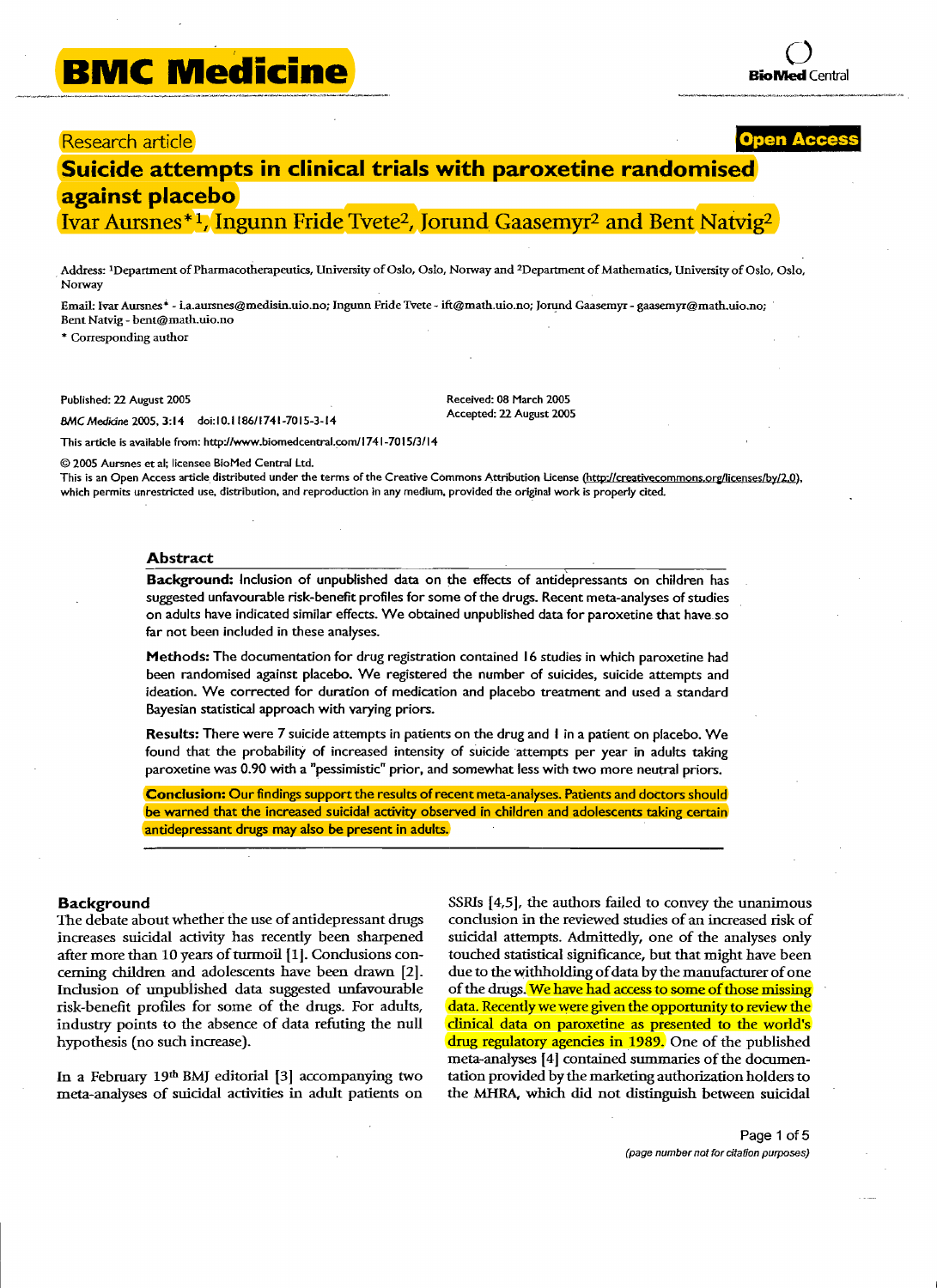| Patient<br>identification<br>number | <b>Study reference</b><br>number* | <b>Suicidal</b><br>attempt | Suicidal ideation Medication |            | Tabulated | <b>Individually</b><br>described |
|-------------------------------------|-----------------------------------|----------------------------|------------------------------|------------|-----------|----------------------------------|
| 02 01 009                           | 79                                | x                          |                              | Placebo    | Yes       | Yes                              |
| 02 04 089                           | 82                                | X                          |                              | Paroxetine | Yes.      | Yes.                             |
| 03 002 034                          | 84                                |                            | x                            | Placebo    | No        | Yes.                             |
| 04 02 056                           | 84                                | X                          |                              | Paroxetine | Yes       | Yes                              |
| 109021                              | 90                                | X                          |                              | Washout    | Yes       | Yes                              |
| 09 01A 005                          | 91                                | ×                          |                              | Paroxetine | Yes:      | Yes:                             |
| 09-01A-006                          | 91                                |                            | х                            | Paroxetine | No        | Yes.                             |
| 09 01E 260                          | 91                                | x                          |                              | Paroxetine | Yes       | No                               |
| 09 011 573                          | 91                                | x                          |                              | Paroxetine | Yes.      | Yes                              |
| 09-OU-620                           | 91                                |                            | x                            | Paroxetine | No        | Yes                              |
| 09-01G-405                          | 91                                |                            | x                            | Paroxetine | No        | Yes                              |
| 037                                 | 93                                | x                          |                              | Paroxetine | No        | Yes                              |
| 07 01 A 001                         | 95                                | X                          |                              | Paroxetine | Yes       | Yes                              |

Table 1: Suicide attempts and ideation in randomised clinical trials with paroxetine against placebo. Extracted from "APPLICATION FOR MARKETING AUTHORIZATION: SEROXAr' 1989. \* Referring to list in Part I, Volume 3

attempt and suicidal ideation for paroxetine. We studied the primarydata and even the individual case descriptions when available. Another meta-analysis [5] reported published data only, whereas most of our data were from unpublished studies. Moreover, as opposed to the BMJ authors, we have based our statistical analysis on comparing intensities of suicide attempts per year in drug and placebo groups, taking the exposure time of the patients properly into account. We now present our findings and estimate the degree of support for the idea of an increased intensity per year of suicide attempts in adults.

#### Methods

We included only double blind, parallel design studies with patients (all adults) randomised to either paroxetine or placebo. Altogether 16 studies met these criteria (references 79 to 93 and 95 in the Expert Report), containing respectively 916 and 550 paroxetine and placebo treated patients. The study period was in most instances 6 weeks. One important exception was a study (reference 91) with a preponderance of paroxetine use over placebo and lasting for 17 weeks. Patients were excluded from the studies after a suicide-related event. Taking this censoring into account, paroxetine treatment made up 190.7 patient years altogether and placebo 73.3 patient years. Suiciderelated events could be found in tables in the Expert Report, in the adverse reactions section in the individual study reports, and in the individual patient descriptions.

We let  $\theta_p$  be the intensity per year of a suicide attempt in the placebo group and  $\theta_d$  the intensity per year in the drug group, for a random patient jn the 16 studies; correspondingly,  $X_p$  and  $X_d$  represent the total numbers of suicide attempts. We can have at most one suidde attempt for each patient. Taking this censoring into account, we denoted the corresponding patient years in the 16 studies combined by  $m_p$  and  $m_d$ . In addition, patients in both the placebo and drug groups are supposed to behave in a similar manner. It then follows that the likelihood of the experiment corresponds to  $X_p$  and  $X_d$  having Poisson distributions respectively with parameters  $(m_p \theta_p)$  and  $(m_d$  $\theta_d$ ). In addition, we assume that the two variables were conditionally independent given the parameters. The corresponding observed data are  $(x_p, m_p)$  and  $(x_d, m_d)$ , and the prior information is denoted by  $(x_0, m_0)$  and  $(x_0)$  $m<sub>a</sub>$ ).

The Bayesian approach is based on the construction of probability distributions for  $\theta_p$  and  $\theta_d$ . This does not mean that these parameters are to be interpreted as random variables, but our knowledge of the parameters is uncertain and we describe this uncertainty with the help of probability distributions. Probability distributions describing our initial uncertainty are called prior distributions (that is, before real data are collected). When the real data are taken into account, the prior distributions are updated by Bayes' formula to posterior distributions. An excellent introduction to Bayesian methods in medidne is given by Spiegelhalter et al. [6).

We assume that the prior distribution for  $\theta_p$  is gamma, with parameters  $x_{p}^{o}$  and  $m_{p'}^{o}$  while correspondingly  $\theta_{d}$ has the parameters  $\mathbf{x}^{\circ}$  and  $\mathbf{m}^{\circ}$  and is assumed to be independent of the prior distribution for  $\theta_{\rm p}$ . Hence, standard Bayesian theory gives the posterior distribution of  $\theta_p$  as gamma, with parameters  $x_{p}^{0} + x_{p}$  and  $m_{p}^{0} + m_{p}$  while  $\theta_{d}$ . will have the parameters  $x_0^0 + x_0$  and  $m_0^0 + m_0$ . We performed simulations by making 80000 random draws of  $\theta_d$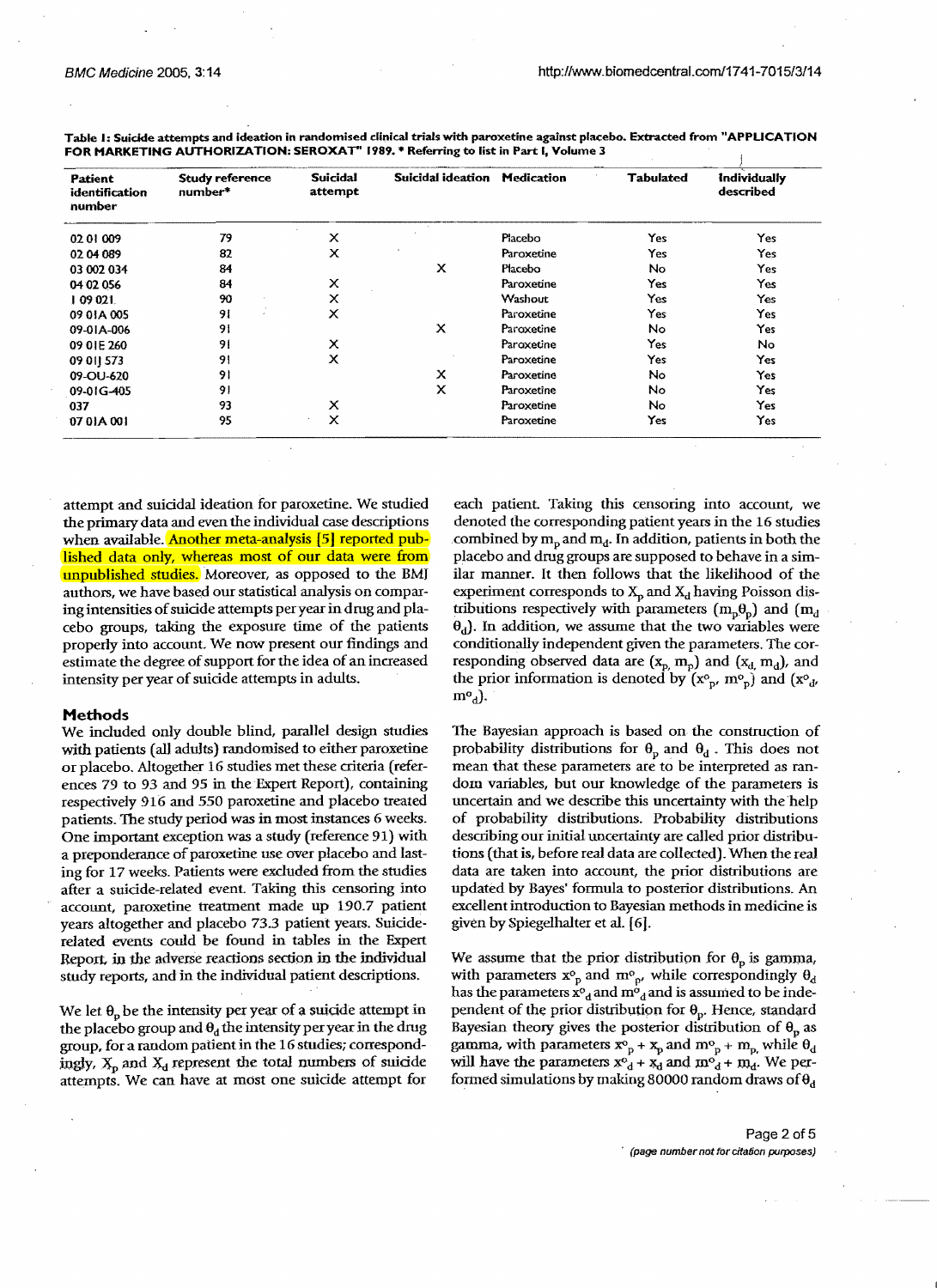



and  $\theta_p$  from their independent gamma posterior distributions, computed the logarithms of the ratios  $\theta_d/\theta_p$  and constructed diagrams by applying a standard density estimation technique to these logarithms. (The logarithm was introduced to avoid an unwelcome feature of the density estimation method.) Note that the logarithm of the ratio  $\theta_d/\theta_p$  is greater than zero whenever  $\theta_d$  is greater than  $\theta_p$ . Hence, we calculated the probabilities that medication with paroxetine is associated with an increased intensity of a suicide attempt per year as the proportions of logarithmic ratios greater than zero in the samples. This corresponds to areas below the densities to the right of zero in the diagrams.

The grounds for a pessimistic prior have been given by Healy and Whitaker [7] who, relating the occurrence of suicidal activities to the use of antidepressant drugs, estimated an odds ratio of 2.4 from evidence given in clinical trials, epidemiological observations and case histories. The clinical trial data they used included, but were not restricted to, studies with the active drugs randomised against placebo; Mathematically, we chose to express this view as equivalent to observing two  $(x<sup>o</sup><sub>d</sub>)$  events with paroxetine during 50  $(m<sup>o</sup><sub>d</sub>)$  patient years and one  $(x<sup>o</sup><sub>n</sub>)$  with placebo during 50  $(m<sup>o</sup><sub>p</sub>)$  patient years, adding up to 3 attempts per 100 patient years, which is similar to our observed average value for paroxetine and placebo taken together. We based the calculations on a total of only 100

> Page 3 of 5 (page number not for citation purposes)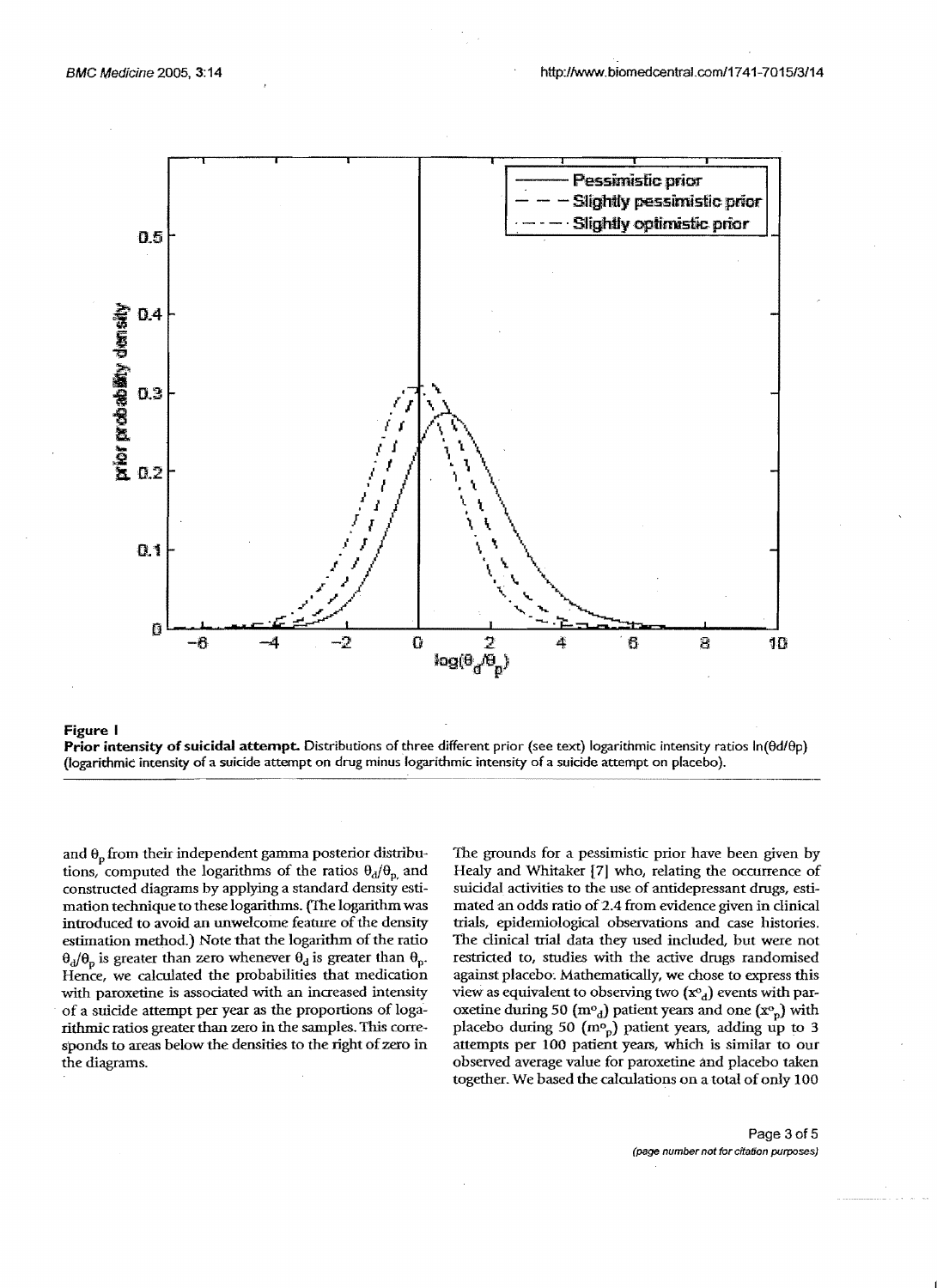



 $(m<sup>o</sup><sub>d</sub> + m<sup>o</sup><sub>p</sub>)$  patient years in the prior, compared to 264  $(m_d + m_p)$  patient years in the real data, in order to increase the importance of the real data over the prior information. The slightly optimistic and slightly pessimistic priors represent respectively a paper by Lapierre [8] (appearing in tandem with Healy and Whitaker) and the article that reported suicidal ideation in children medicated with paroxetine [2]. The former author took the attitude that, if anything, there were slight signs of reduced suicidal activity connected with antidepressants, whereas the latter authors left the reader with the assumption that the observed increased suicidal ideation in children must somehow be reflected in adults. We assigned the numbers of suicidal patients on paroxetine and placebo per 50

patient years to be respectively 1.35 and 1.65 and *vice versa.* 

# **Results**

There were no suicides in the 16 studies with paroxetin randomised against placebo. Suicidal activities are listed in table 1. Summarising the suicide attempts, there are seven among the patients on paroxetine and one among the patients on placebo. (One event tabulated in the Expert Report as occurring with placebo did in fact happen during the run-in period before randomisation.)

The three prior distributions of the logarithm of the ratio  $\theta_d/\theta_p$  are shown in figure 1, and the corresponding posterior distributions are shown in figure 2. The probability